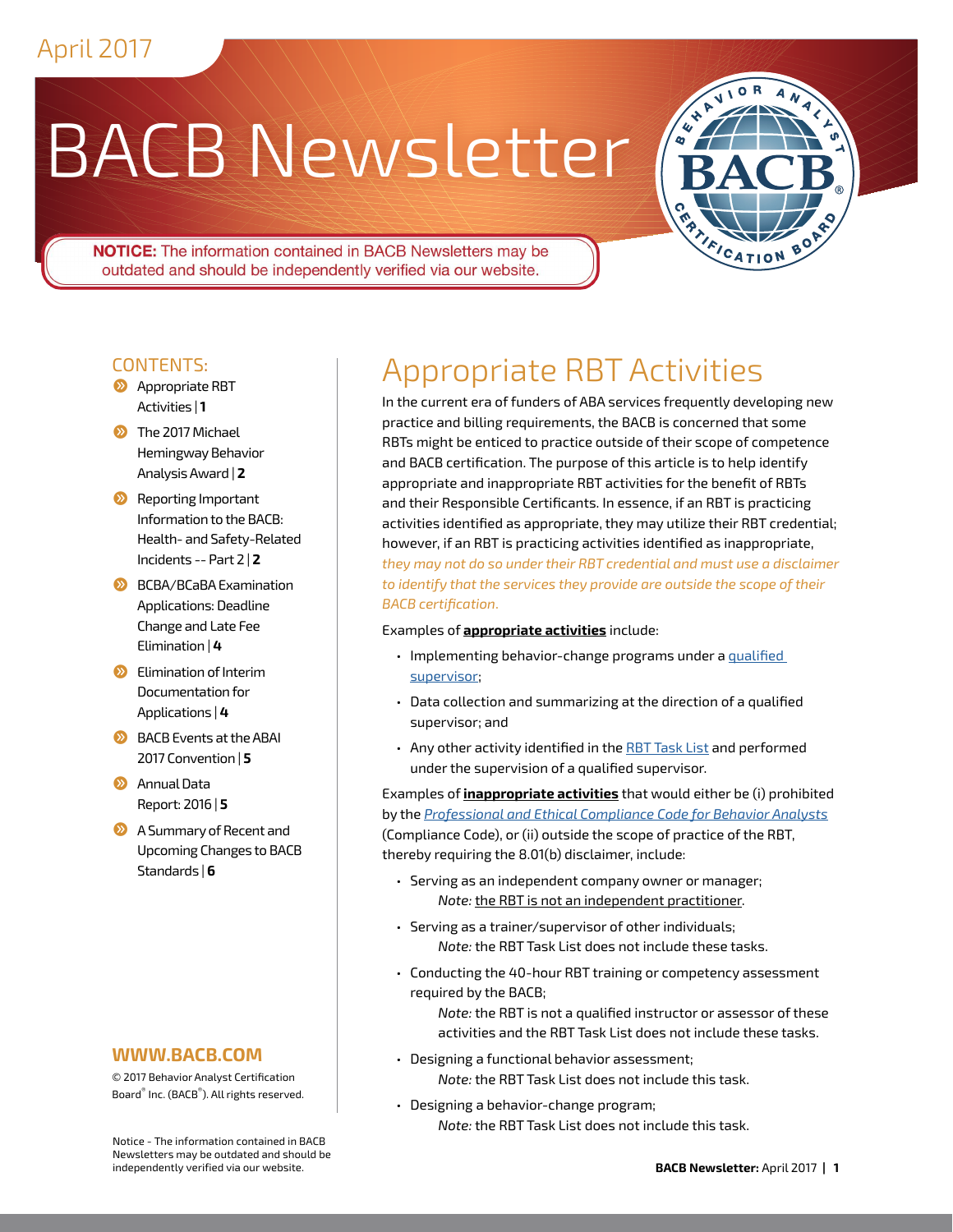• Providing services to the client outside of the ABA program (e.g., transportation, child care);

> *Note:* these are not behavior-analytic services and, thus, are not included on the RBT Task List. Furthermore, these services would comprise a multiple relationship as prohibited in 1.06 of the Compliance Code. See also, the Compliance Code's glossary definition of multiple relationships (i.e., being in a behavior-analytic relationship and nonbehavior-analytic relationship with the client at the same time).

If you have questions about whether a particular activity is appropriate for an RBT, we encourage you to consult the RBT Task List as the initial resource. If the activity is not identified there, then you will need to consult with your Responsible Certificant to confirm whether the activity is prohibited by the BACB or requires use of the 8.01(b) disclaimer identified in the Compliance Code.

Finally, although slightly off topic, it is important to note that employers and funders sometimes permit supervision of RBTs by individuals who are not listed among the [qualified supervisor](https://bacb.com/supervision-requirements/) types by the BACB. Such permission does not displace the BACB's standards and, for the proper maintenance of the RBT credential, the BACB's supervision standards must be met.

#### <span id="page-1-0"></span>The 2017 Michael Hemingway Behavior Analysis Award

This annual award is given in honor of the late Michael Hemingway, who played a central role in the development of behavior analyst certification in Florida before serving as a founding director of the BACB. Michael's commitments to the profession of behavior analysis and to increasing access to services are reflected in the behavior of the individual who receives this award.

We are pleased to announce that the 2017 recipient of the Michael Hemingway Behavior Analysis Award is Dr. Gina Green, the Chief Executive Officer of the Association of Professional Behavior Analysts (APBA). Dr. Green's outstanding record of service to behavior analysis includes numerous leadership and service roles at the Association for Behavior Analysis International and the California Association for



Behavior Analysis. Indeed, she has already received numerous awards and honors for her contributions to the discipline. Dr. Green's receipt of the Hemingway Award was largely based on her role as the foremost authority on

public policy matters in ABA. Her public policy history includes (a) her service as a BACB Director from 2002 through 2008 where she worked directly with the late Michael Hemingway and (b) her current leadership role at APBA through which she has consulted on dozens of initiatives to fund ABA services and regulate behavioranalytic practitioners through licensure. Her vision and expertise related to the goal of sound public policy in ABA have benefited countless behavior analysts and the clients they serve. Thank you, Gina!

#### <span id="page-1-1"></span>Reporting Important Information to the BACB: Health- and Safety-Related Incidents -- Part 2

The [November 2016](https://bacb.com/wp-content/uploads/2016/11/1611-newsletter.pdf) issue of *BACB Newsletter* provided detailed guidance for the self-reporting requirements arising out of 10.02(b) of the **Compliance Code**. This article provides additional guidance on the remaining Section 10.02 elements, specifically 10.02 (a), (c), and (d).

Section 10.02 of the Compliance Code reads as follows:

- 10.02 Behavior analysts must comply with all BACB deadlines including, but not limited to, ensuring that the BACB is notified within thirty (30) days of the date of any of the following grounds for sanctioning status:
- (a) A violation of this Code, or disciplinary investigation, action or sanction, filing of charges, conviction or plea of guilty or nolo contendre by a governmental agency, health care organization, third-party payer, or educational institution.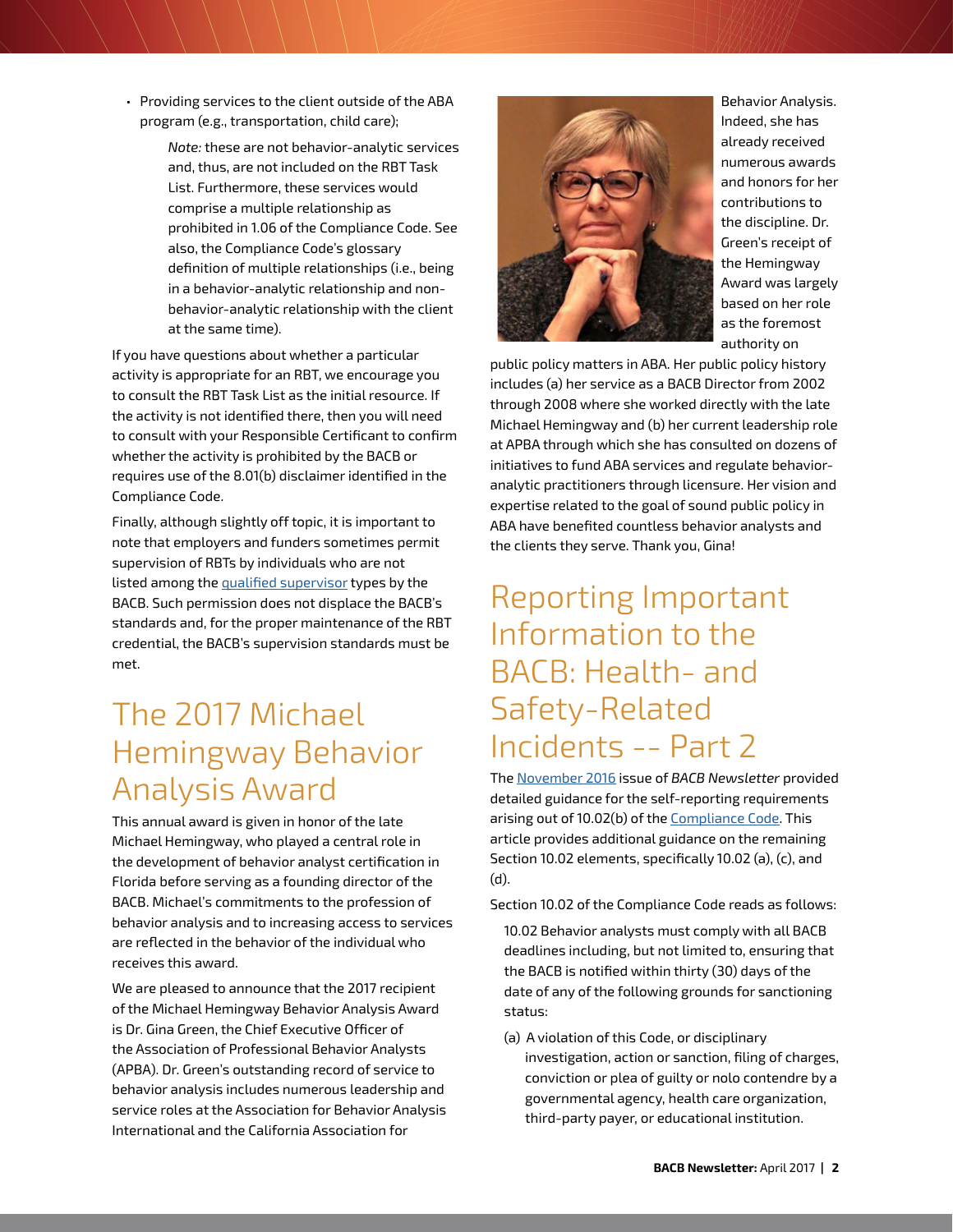Procedural note: Behavior analysts convicted of a felony directly related to behavior analysis practice and/or public health and safety shall be ineligible to apply for BACB registration, certification, or recertification for a period of three (3) years from the exhaustion of appeals, completion of parole or probation, or final release from confinement (if any), whichever is later; (See also, 1.04d Integrity)

- (b) [omitted see the [November 2016](https://bacb.com/wp-content/uploads/2016/11/1611-newsletter.pdf) issue of *BACB Newsletter*]
- (c) A physical or mental condition that would impair the behavior analyst's ability to competently practice; and
- (d) A change of name, address, or email contact.

Under section **10.02(a)** of the Compliance Code, the BACB is interested in the reporting of any investigations, charges, convictions, sanctions, or the like. This includes, but is not limited to, actions initiated or conducted by healthcare organizations, professional associations, or regulatory bodies. Section **10.02(c)** refers to a situation in which a behavior analyst experiences a mental or physical condition that could impact their ability to competently practice. A diagnosis, treatment, hospitalization, etc. that falls into this category must be reported.

The following are types of incidents that **must be reported** to the BACB in a timely manner under 10.02  $(a)$  and  $(c)$ :

- The diagnosis, treatment, incident, or findings may indicate a physical or mental condition that could put the client at risk for harm or impact the competent delivery of services;
- The investigation, charge, allegation, or sanction indicates potential malfeasance by the behavior analyst that could put the client at risk for harm or impact the competent delivery of services;
- A client was present during the incident (regardless of the outcome of the investigation or charges);
- The behavior analyst is required to report the incident to a professional liability insurance provider;
- The behavior analyst is required to report the incident to a client's third-party payor;
- The behavior analyst is required to report the incident to a governmental regulatory board.

The following are examples of **typical matters reported** to the BACB under sections 10.02 (a) and (c):

- Criminal legal actions: including filing of criminal charges, arrest, plea of guilty or no contest, presentencing agreements, diversion agreements, convictions, and any period of custody in a jail, prison, community corrections setting, "halfway house," etc.;
- Civil legal actions: including filing of lawsuits, any legal actions in which the behavior analyst is named or identified (even if not a direct party to the suit);
- Regulatory actions: including investigations, consent agreements, administrative law proceedings, mediation, arbitration, etc.;
- Healthcare agency and employer actions: including investigations and sanctions for incompetent or neglectful service delivery;
- Diagnosis, treatment or hospitalization: for any mental or physical condition that could impair competent delivery of services.

The following are examples of scenarios that **do not need to be reported** to the BACB:

- Credit or tax hearings;
- Parking tickets (identified in 10.02[b] of the Compliance Code);
- Family court proceedings (i.e., divorces, custody hearings);
- Employer layoffs and actions that do not evidence competency or safety concerns (e.g., staff reductions);
- Diagnosis and treatment of conditions not likely to impair competent delivery of services.

We conclude with a quick note about **10.02(d)**. Certificants must report to the BACB all changes to email, other contact information, or BCaBA and RBT supervisor status. These changes can be made through the BACB Gateway or by [contacting us](https://bacb.com/contact-us/) directly.

We hope you find this guidance useful. If you are ever unsure of whether an incident must be reported to the BACB, please [contact us](https://bacb.com/contact-us/) for additional assistance.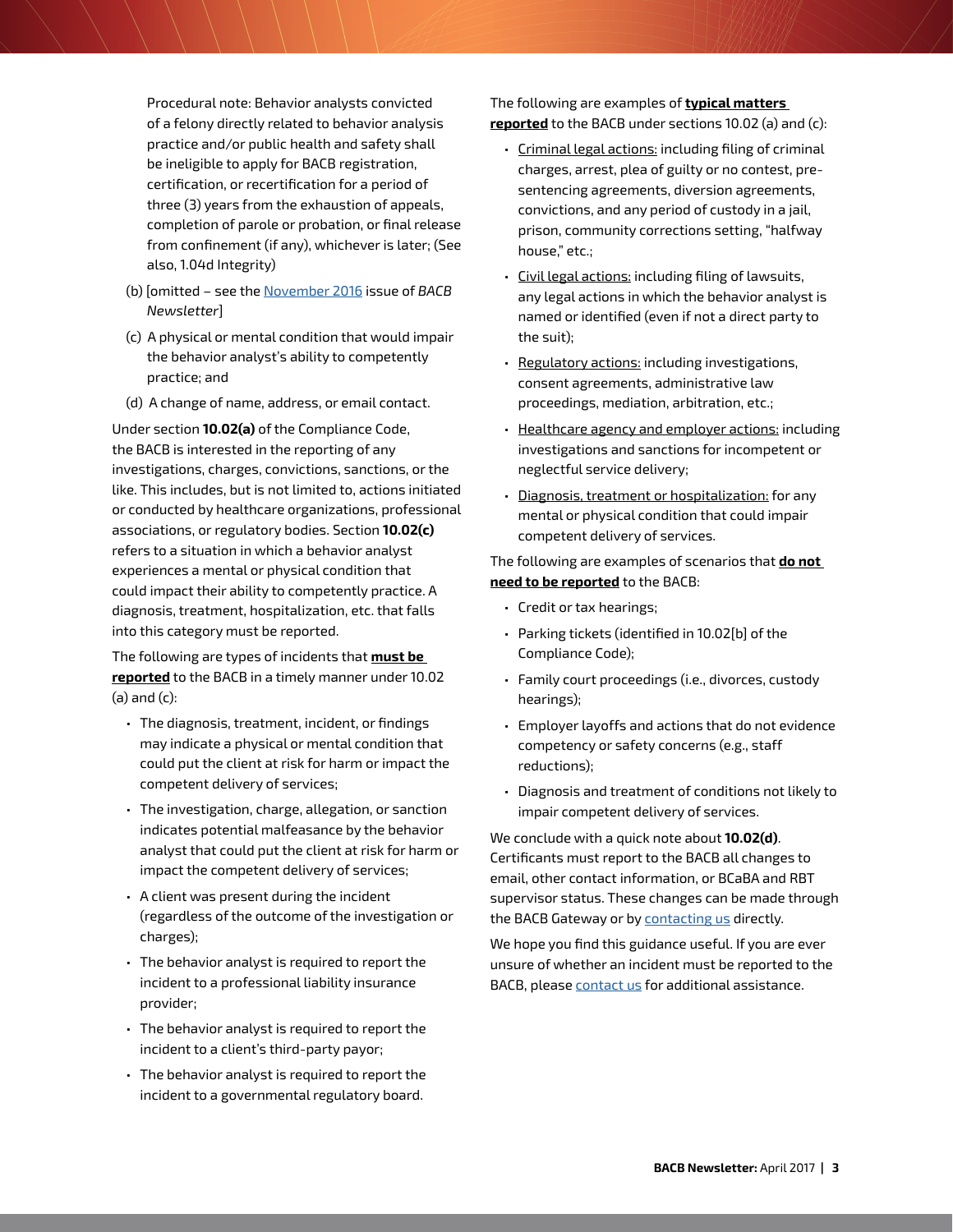#### <span id="page-3-0"></span>BCBA/BCaBA Examination Applications: Deadline Change and Late Fee Elimination

In the past, the BACB has permitted applicants for the BCBA and BCaBA examinations to submit application materials up to one day before a testing window. Over time, we have collected and evaluated data on the receipt of application materials before and during testing windows, along with information about the availability of examination appointments. It has become clear that the growth of the profession is mirrored by growth in the volume of applications for the BACB credentials. Furthermore, we have observed that many applicants submit materials within a week of their desired testing window. With such high rates, it is no longer possible to process them with sufficient time for an applicant to obtain an examination appointment. The time restriction also risks disadvantaging candidates who wish to request accommodations.

|                                                                         | <b>After Application Deadline</b>                               |                                                                 |                                                    |
|-------------------------------------------------------------------------|-----------------------------------------------------------------|-----------------------------------------------------------------|----------------------------------------------------|
| <b>More than 1</b><br><b>Month Prior</b><br>to Testing<br><b>Window</b> | 3-4 Weeks<br><b>Prior to</b><br><b>Testing</b><br><b>Window</b> | 1-2 Weeks<br><b>Prior</b> to<br><b>Testing</b><br><b>Window</b> | <b>During</b><br><b>Testing</b><br><b>Window</b>   |
| <b>Best</b><br>availability<br>once<br>scheduling<br>opens.             | <b>Appointments</b><br>are generally<br>available.              | <b>Appointments</b><br>are limited.                             | <b>Appointments</b><br>are difficult<br>to obtain. |

Based on this information and an evaluation of the application processing requirements for other, more mature, professions, we have reached the stage in our growth that application deadlines must be enforced. In order to ensure adequate processing time, a 30-day application deadline will be implemented, beginning with the August 2017 examination window. The first of these deadlines is **July 1, 2017**.

Complete applications (i.e., all required information fields, all supporting documents that verify eligibility requirements are met, fee payment) received by the application deadline (e.g., July 1, 2017 for the August

testing window) will be processed in advance of the relevant testing window (see the application submission timelines below). Applications submitted after the deadline will not incur any late fees and will be processed in the order in which they are received. However, applicants are cautioned that, due to the rapidly increasing volume of submissions, applications received after the deadline are not likely to be processed with sufficient time to register for an examination in the next available testing window.

**Retake applications.** Retake application deadlines have been modified in order to improve the likelihood that candidates who do not pass an examination can register for the following testing window. Retake applications must be completed by the 15th of the month prior to the testing window. The first of these deadlines is **July 15, 2017**. Retake applications submitted after the deadline may not be processed with sufficient time for the candidate to register for the next available examination.

| Year | <b>Testing</b><br>Window | Application<br><b>Deadline</b> | Retake<br><b>Deadline</b> |
|------|--------------------------|--------------------------------|---------------------------|
| 2017 | August                   | July 1                         | July 15                   |
|      | November                 | October 1                      | October 15                |
| 2018 | February                 | January 1                      | January 15                |
|      | Mav                      | April 1                        | April 15                  |
|      | August                   | July 1                         | July 15                   |
|      | November                 | October 1                      | October 15                |

Dates above reflect application deadlines effective beginning with the August 2017 testing window.

## <span id="page-3-1"></span>Elimination of Interim Documentation for Applications

BCBA and BCaBA applicants must provide documentation that they meet their respective degree requirement, including [original-source verification](https://bacb.com/original-source-verification/) that the degree was awarded (e.g., the degree is listed as conferred on an official university transcript). Currently, if an applicant's university documentation does not show a conferral date, but they have graduated, the BACB will accept interim documentation from the university registrar as temporary verification so that they can proceed with their application. In this situation, the applicant's examination results are held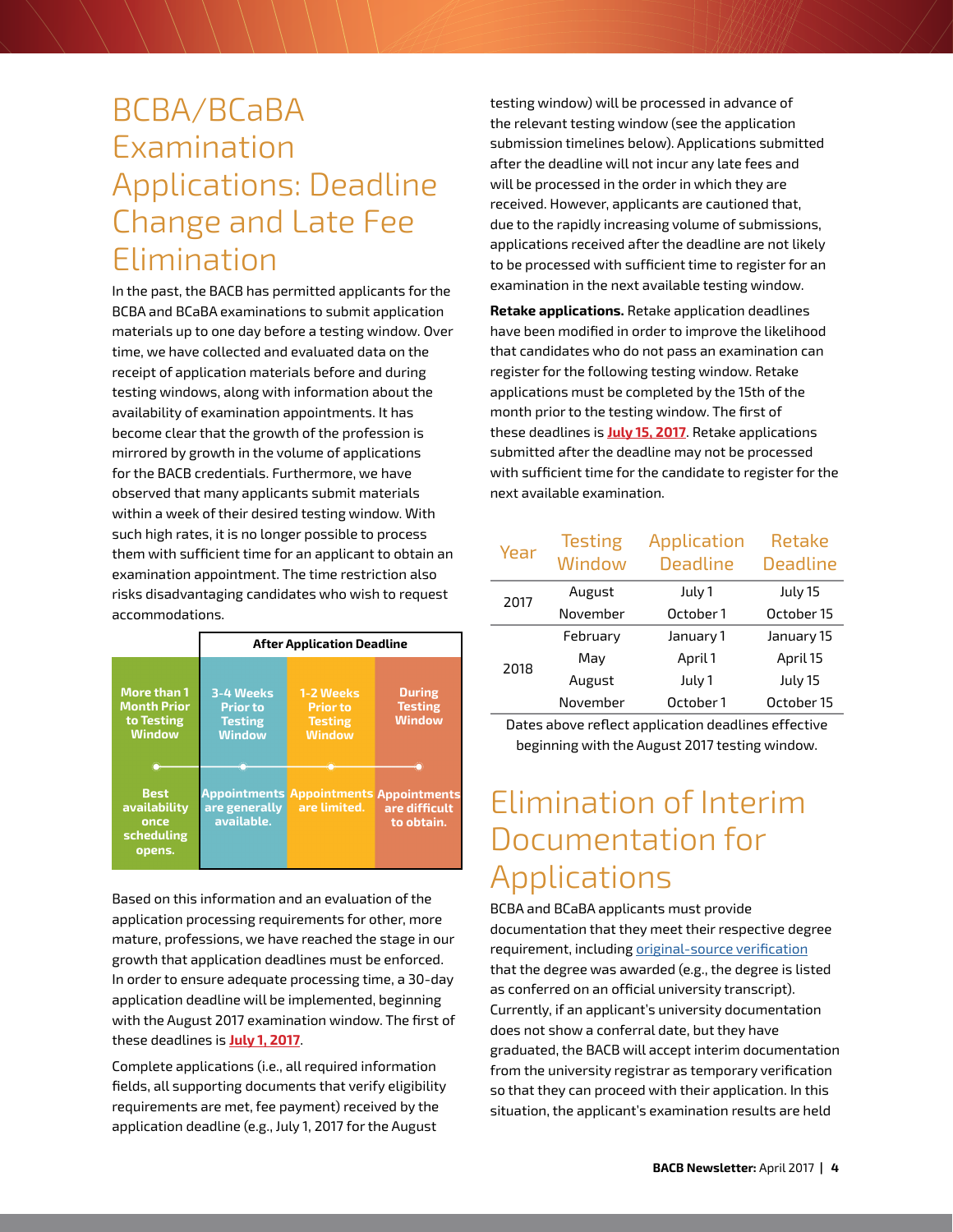until the BACB receives original-source verification that reflects the degree's conferral date.

**Effective April 1, 2018**, interim documentation will no longer be accepted as temporary evidence that a degree was conferred. All BCBA and BCaBA applications will need to include original-source verification (e.g., official transcripts) clearly reflecting that the degree was conferred and the conferral date in order to be approved and allow the applicant to register for an examination.

## <span id="page-4-0"></span>BACB Events at the ABAI 2017 Convention

The BACB will be actively involved in this year's annual convention of the Association for Behavior Analysis International in Denver, Colorado. Below is a list of our events that may be of interest to BACB certificants. Please stop by the exhibit booth (#415) to say hello during the convention.

| Date      | <b>Time and Location</b>    | Event                                  | <b>Presenters</b>        |  |
|-----------|-----------------------------|----------------------------------------|--------------------------|--|
|           | 7:00-7:50am                 | <b>Business Meeting: BACB Approved</b> | Emily White              |  |
| Saturday, | CC: Mile High Ballroom 1A/B | <b>Continuing Education Providers</b>  |                          |  |
| May 27    | $10:00 - 10:50$ am          | An Update on the Behavior Analyst      | James Carr, Iser DeLeon, |  |
|           | CC: Mile High Ballroom 2C   | Certification Board                    | & Neil Martin            |  |
|           | 7:00-7:50am                 | <b>Business Meeting: BACB Approved</b> |                          |  |
|           | CC: Mile High Ballroom 2C   | <b>Course Sequences</b>                | <b>Emily White</b>       |  |
| Sunday,   |                             | Panel: From Reinforcers to Religion:   |                          |  |
| May 28    | $10:00 - 10:50$ am          | Navigating Ethical and Professional    |                          |  |
|           | CC: Mile High Ballroom 1E/F | <b>Issues in Multicultural Service</b> | Margaret Bloom           |  |
|           |                             | Delivery                               |                          |  |
| Monday,   | 7:00-7:50pm                 | An Introduction to BACB                | <b>Emily White</b>       |  |
| May 29    | CC: 301                     | Certification                          |                          |  |

#### <span id="page-4-1"></span>Annual Data Report: 2016

To comply with requirements of the National Commission for Certifying Agencies, the BACB must regularly provide certain data from each of its certification programs to the profession. Effective immediately, the BACB will publish this data summary in the first regular newsletter issue of each year. The annual data report for 2016 is below.

|                                    | <b>BCBA</b> | <b>BCaBA</b> | <b>RBT</b> |
|------------------------------------|-------------|--------------|------------|
| <b>Number of Candidates Tested</b> |             |              |            |
| First-Time                         | 3,251       | 341          | 9,420      |
| Retakes                            | 4,096       | 812          | 956        |
| Total                              | 7,347       | 1,153        | 10,376     |
| Percentage of Candidates Passing   |             |              |            |
| First-Time                         | 66%         | 65%          | 88%        |
| Retakes                            | 28%         | 37%          | 51%        |
| Number of Individuals Certified    | 3,617       | 664          | 10.639*    |

\*Some RBTs who were certified in January 2016 qualified for the credential in December 2015 prior to the enactment of the written examination requirement. Thus, this number is higher than the number of candidates who tested in 2016.